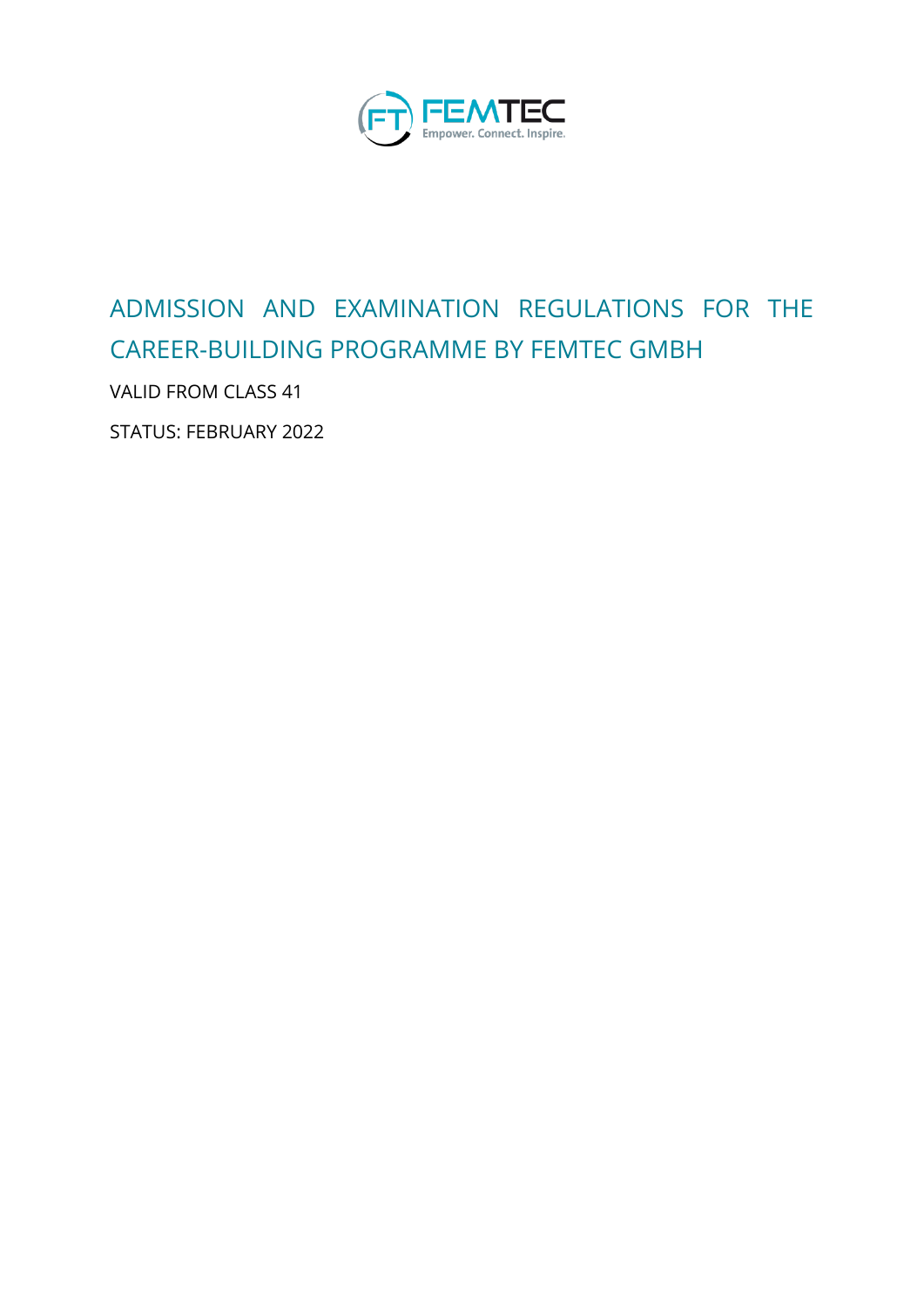

## **Table of Contents**

| $\mathbf 0$    |       |                                                                               |  |  |  |  |
|----------------|-------|-------------------------------------------------------------------------------|--|--|--|--|
|                | 0.1   |                                                                               |  |  |  |  |
|                | 0.2   |                                                                               |  |  |  |  |
|                | 0.3   |                                                                               |  |  |  |  |
| $\mathbf{1}$   |       |                                                                               |  |  |  |  |
|                | 1.1   |                                                                               |  |  |  |  |
|                | 1.2   |                                                                               |  |  |  |  |
|                | 1.3   |                                                                               |  |  |  |  |
|                | 1.3.1 |                                                                               |  |  |  |  |
|                | 1.3.2 |                                                                               |  |  |  |  |
|                | 1.3.3 |                                                                               |  |  |  |  |
|                | 1.3.4 |                                                                               |  |  |  |  |
| $\overline{2}$ |       |                                                                               |  |  |  |  |
|                | 2.1   |                                                                               |  |  |  |  |
|                | 2.2   |                                                                               |  |  |  |  |
|                | 2.2.1 |                                                                               |  |  |  |  |
|                | 2.2.2 |                                                                               |  |  |  |  |
|                | 2.3   |                                                                               |  |  |  |  |
| 3              |       |                                                                               |  |  |  |  |
|                |       |                                                                               |  |  |  |  |
|                |       |                                                                               |  |  |  |  |
|                |       | 3.3 Determining successful participation in the Career-Building Programme  14 |  |  |  |  |
| 4              |       |                                                                               |  |  |  |  |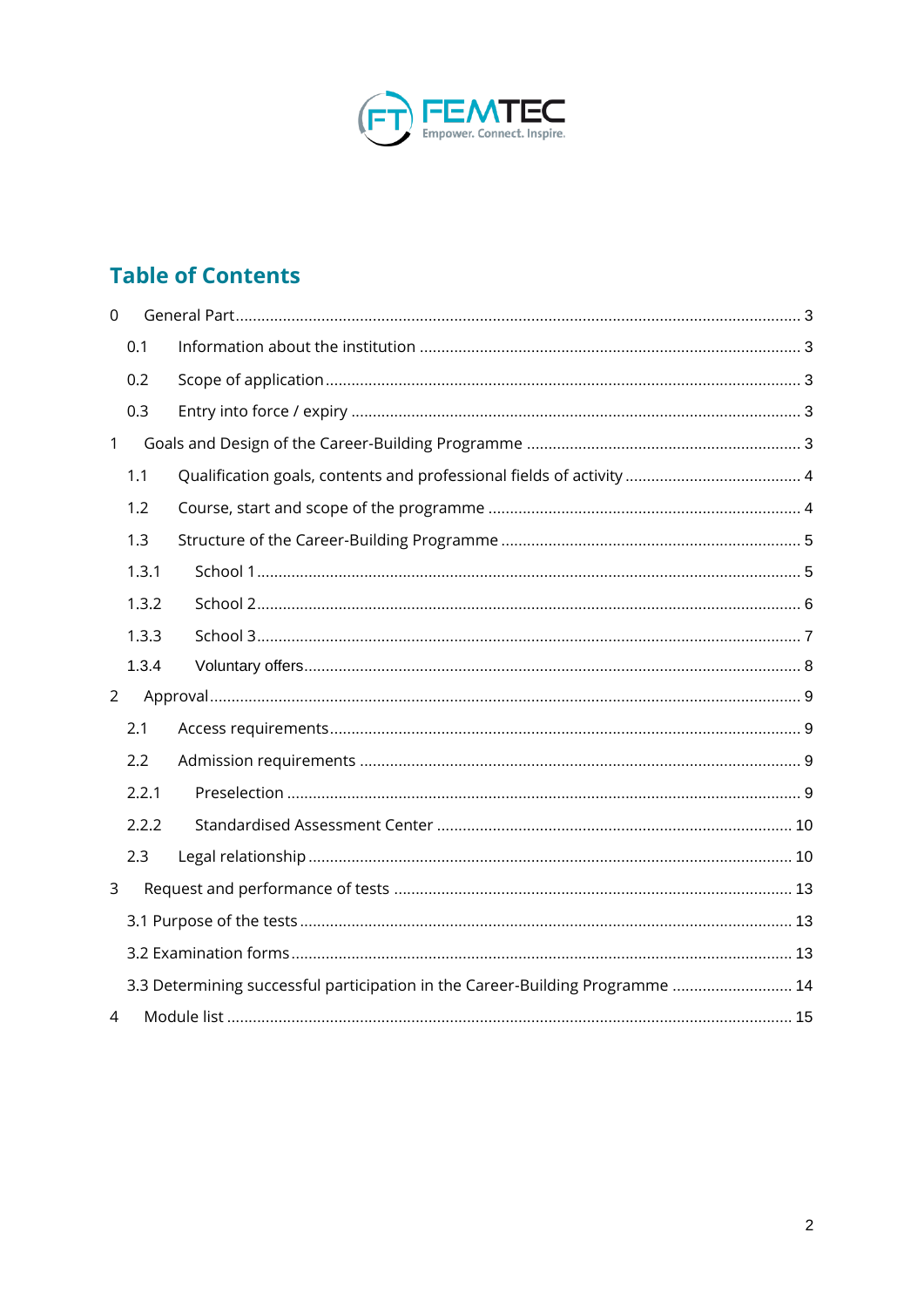

### <span id="page-2-0"></span>0 General Part

#### <span id="page-2-1"></span>0.1 Information about the institution

Femtec, based in Berlin, is the international career platform for women in IT, engineering and natural sciences. Femtec recruits female talents with potential to become junior executives for STEM professions, offers unique career prospects to ambitious female students and provides qualifications and places for excellent professionals. These women, as well as well-known technology companies and leading scientific institutions and technical universities, are part of the Femtec Network. Femtec was founded in 2001 by the Technical University Berlin and the European Academy for Women in Politics and Economics (EAF Berlin). Further information is available at [www.femtec.org.](http://www.femtec.org/) 

#### <span id="page-2-2"></span>0.2 Scope of application

These admission and examination regulations for the Career-Building Programme by Femtec GmbH regulate the goals and structure of the Career Building Programme as well as the requirements and implementation of the admission and examinations.

#### <span id="page-2-3"></span>0.3 Entry into force / expiry

These regulations come into force from 15.02.2020. All study and examination regulations in force at the time of the entry into force must be adapted to these regulations within one year at the latest. Study and examination achievements already achieved will be fully recognised.

### <span id="page-2-4"></span>1 Goals and Design of the Career-Building Programme

The Career-Building Programme takes place at Level 7 according to the European Qualifications Framework. Accordingly, the programme imparts skills that are required to work on new complex tasks and problems as well as to independently manage processes in a scientific subject or in a strategy-oriented professional field. The programme provides interdisciplinary qualifications and methodological skills to complement STEM university curriculums. Thus, the scholarship holders learn comprehensive methodological knowledge in the areas of self-management and project management, as well as goal and solution-oriented thinking and behaviour.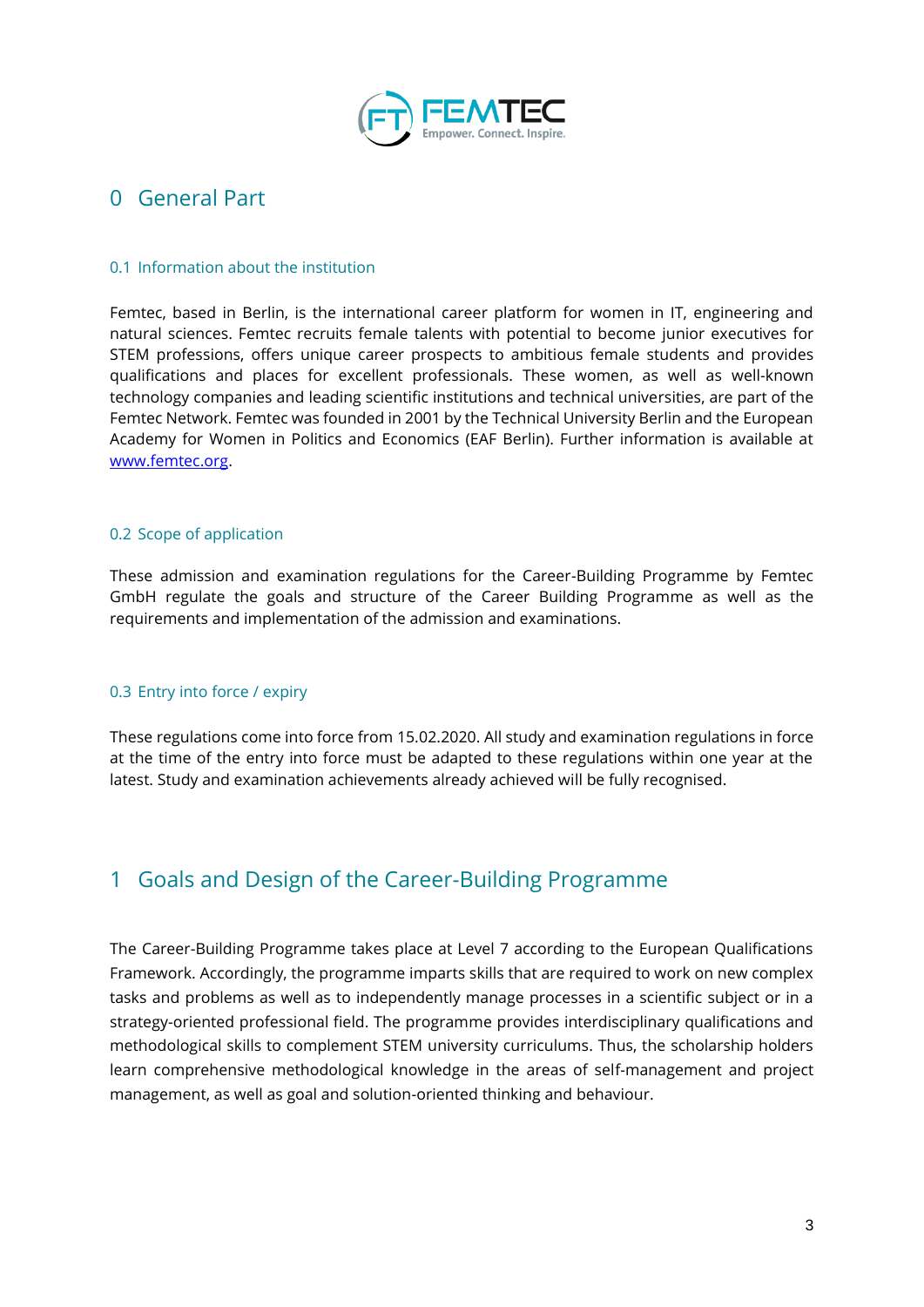

#### <span id="page-3-0"></span>1.1 Qualification goals, contents and professional fields of activity

The Career-Building Programme prepares scholarship holders for future leadership roles in business and/or science in addition to their studies. Successful graduates can quickly take on leadership responsibilities after their career entry thanks to the acquired skills.

Firstly, the taught skills include the continuous development of the personality through the acquisition of skills such as self-reflection, clear and ambitious pursuit of goals, self-motivation, networking, and self-presentation. Secondly, the scholarship holders acquire knowledge about leadership cultures, forms and organisational structures in business and science, and can readily apply and reflect on these. Thirdly, the scholarship holders learn innovation and project management techniques: they design and develop innovation projects on topics set by partner companies, implement them, and evaluate their results after receiving feedback. In addition, through the exchange with role models from the Alumnae network and via direct exchange with partner companies and universities, it provides the scholarship holders with the opportunity to apply and reflect on the skills learned in practice.

The skills are taught in three modules (see also module list at the end of the document),

- A Career Development
- B Innovation and Co-Creation
- C Building Networks

whose learning contents are taught in three schools that build on each other.

#### <span id="page-3-1"></span>1.2 Course, start and scope of the programme

The Career-Building Programme is designed for one year and starts twice a year during the lecturefree period of the summer and winter semesters in Germany. 50 scholarship holders are accepted per semester at max. The contents are taught in centrally conducted summer and winter schools and in cross-location virtual project work.

The programme comprises 400 hours (corresponding to 16 credit points, 1 credit point comprises 25 hours), which are distributed as follows:

- 128 hours of lectures and exercises in in-class workshops in Berlin
- 96 hours of in-class workshops at companies (field trips as well as midterm and final presentation at the companies during the Innovation Labs)
- 90 hours of independent project work within the Innovation Lab
- In addition, there are 86 hours of self-study between in-class workshops.

In-class workshops take place in Berlin during the lecture-free period at German universities in March-April and September-October.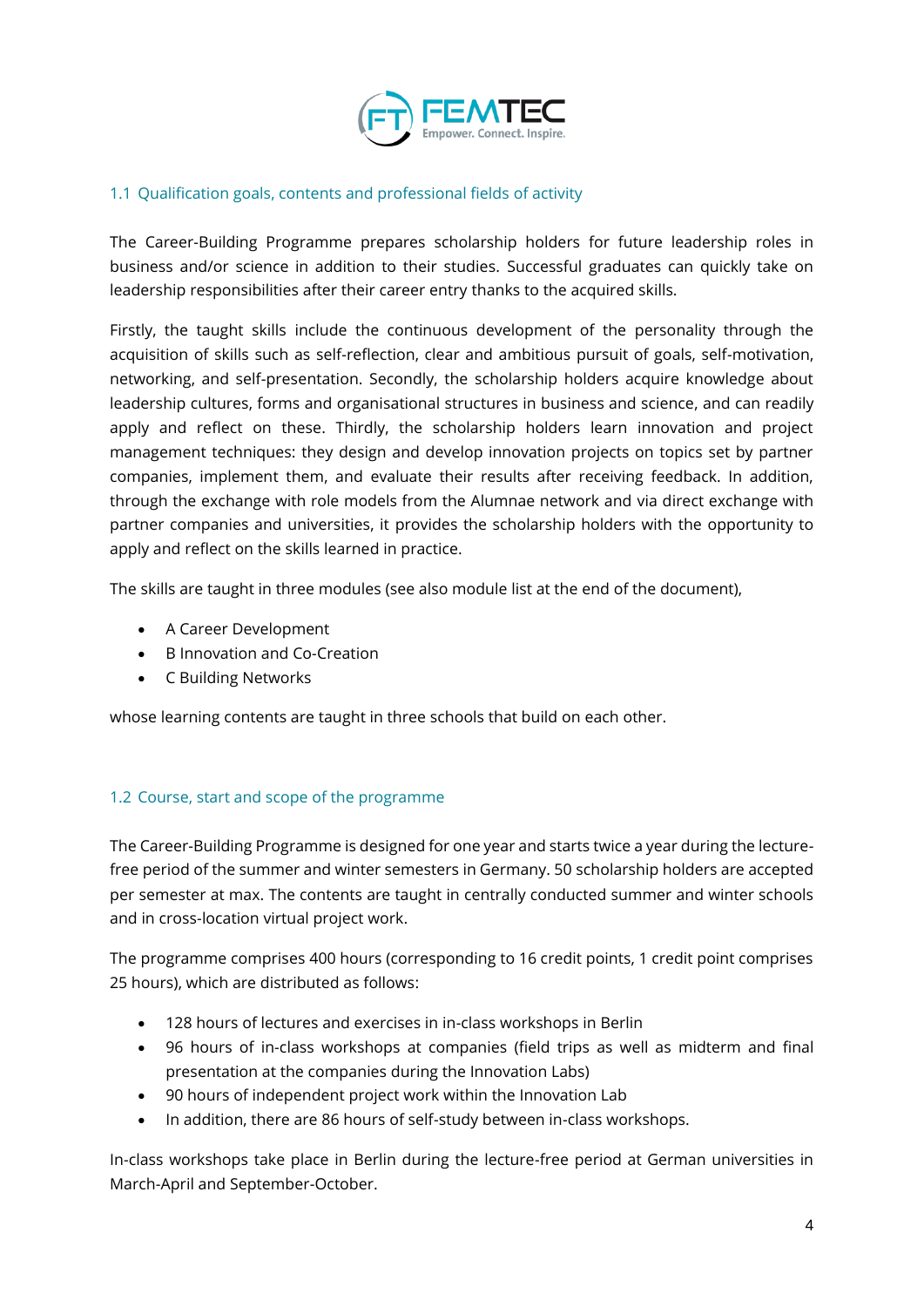

#### <span id="page-4-0"></span>1.3 Structure of the Career-Building Programme

The curriculum consists of three schools that are progressive in terms of content.



#### <span id="page-4-1"></span>1.3.1 School 1

OPTIONAL<sup>1</sup>: Teambuilding: Before the start of the first school or on the first evening, the scholarship holders create a resilient basis for long-term cooperation and for a good team performance by the means of a co-creative and playful method, e.g. Pen & Paper.

Building Sustainable Networks I/ Welcome Day: The participants of the Career-Building Programme come from all over Germany, Switzerland and many other countries. This event is designed to help participants get to know each other and manage expectations so that they can make the best use of the upcoming schools. Participants are made aware of the relevance of the learning objectives of the programme.

Career-Building I+II: Where do the participants want to go, what is their personal career goal? What drives them? Only if the participants know where they stand, know their goals and deal with their own strengths and weaknesses, they can realise their potential and best develop efficacy. Therefore, this event focuses on personal and professional assessment and goal clarification.

<sup>1</sup> Participation is voluntary. No exam performances are recorded.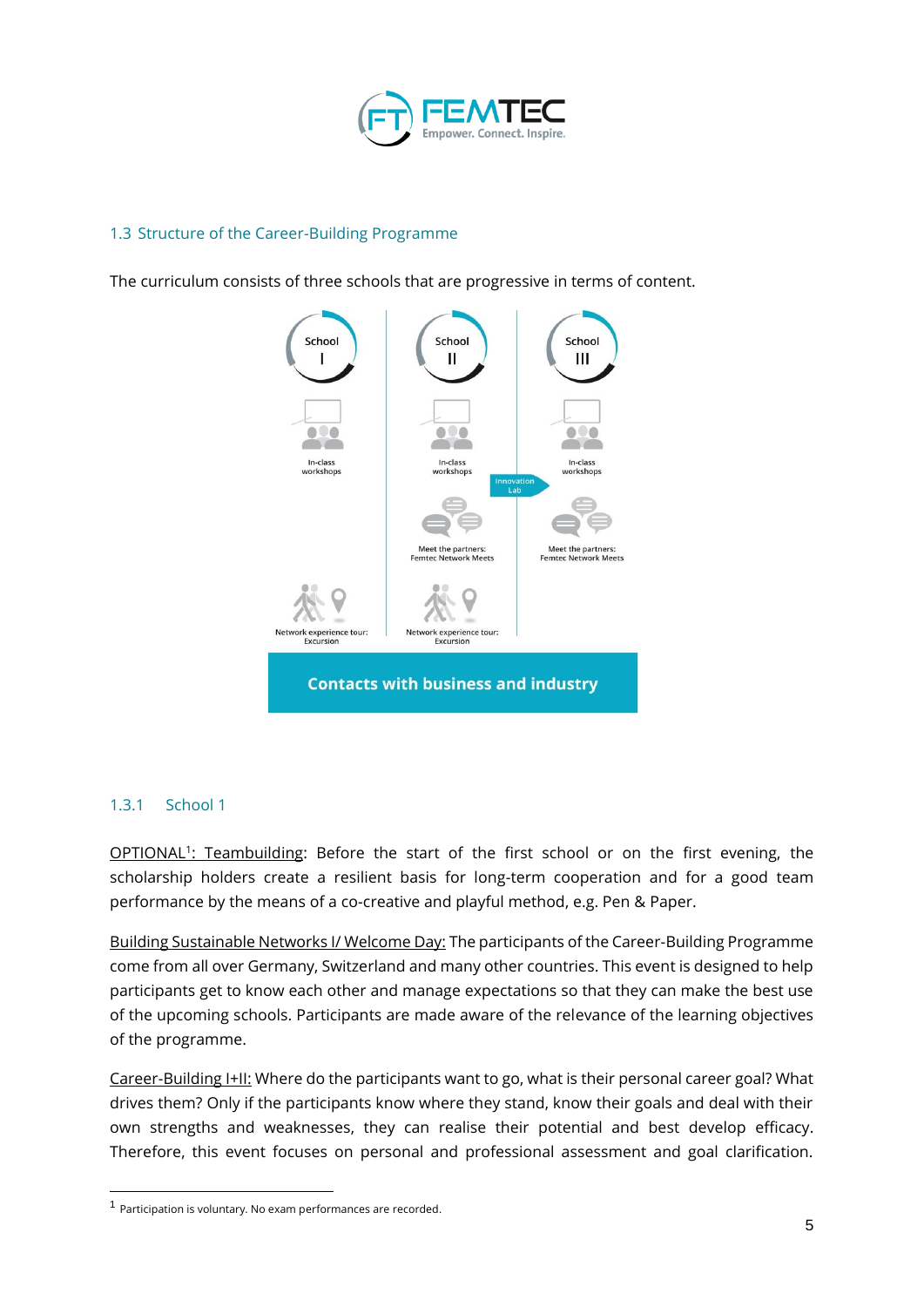

Learning contents are, among other things, self-leadership/management, life phase models, value systems, influencing factors of career (for men and women), and creation of a development plan.

Self-Confidence and Assertiveness I: This module is about confident communication. The participants learn more about the implications for communication resulting from different personality types. Additionally, they develop communication strategies in difficult and discriminating situations as well as competence in self-marketing.

Building Sustainable Networks II: In this event, the relevance of strategic networking is conveyed. The course content covers the theory and analysis of networks, building supporting networks, networking practices and simulations. The event is rounded off by alumnae of the Femtec Alumnae e.V., who accompany the participants throughout the entire programme as professionally experienced mentors.

Network Experience Tour – Field Trips I: The Career-Building Programme includes two field trips, during which the participants get to know the cooperating companies from the inside. Directly at the production sites, the participants talk to personnel managers, engineers and managers about areas of work, entry opportunities and career paths. The participants thereby expand their knowledge of different job profiles and learn to reflect on their own goals and to match their needs with the offers of the respective working environments.

#### <span id="page-5-0"></span>1.3.2 School 2

OPTIONAL<sup>2</sup>: Creativity (Dig Deeper Day): Participants reflect on the relevance of creativity as a driving force for change, innovation and transformation. They recognise the conditions necessary for creativity to develop in work processes, how space is created for creative processes. They learn creativity techniques, creative methods in collaboration and develop their own creative mindset.

Leading Myself and Others I: Building on the first part, the participants reflect on what they have learned, including their experiences from Field Trip I. They deepen their knowledge of organisational structures and contexts. They reflect on the viral, challenging topics that organisations are currently facing, such as increasing dynamics, uncertainty, complexity and ambiguity. In this context, they deal with the fast-changing image of leadership. They compare continuing traditional leadership concepts with a systemic and agile leadership understanding in which the development of competencies of self-management and self-organisation is increasingly coming to the fore.

Innovation Lab: In the Innovation Lab the participants work on an innovation-driven practical question from one of the Femtec partner companies. The Innovation Lab starts with a kick-off during School 2. After an introduction to innovation management and project planning, participants learn how to split a project into work packages and work on it virtually from different

<sup>2</sup> Participation is voluntary. No exam performances are recorded.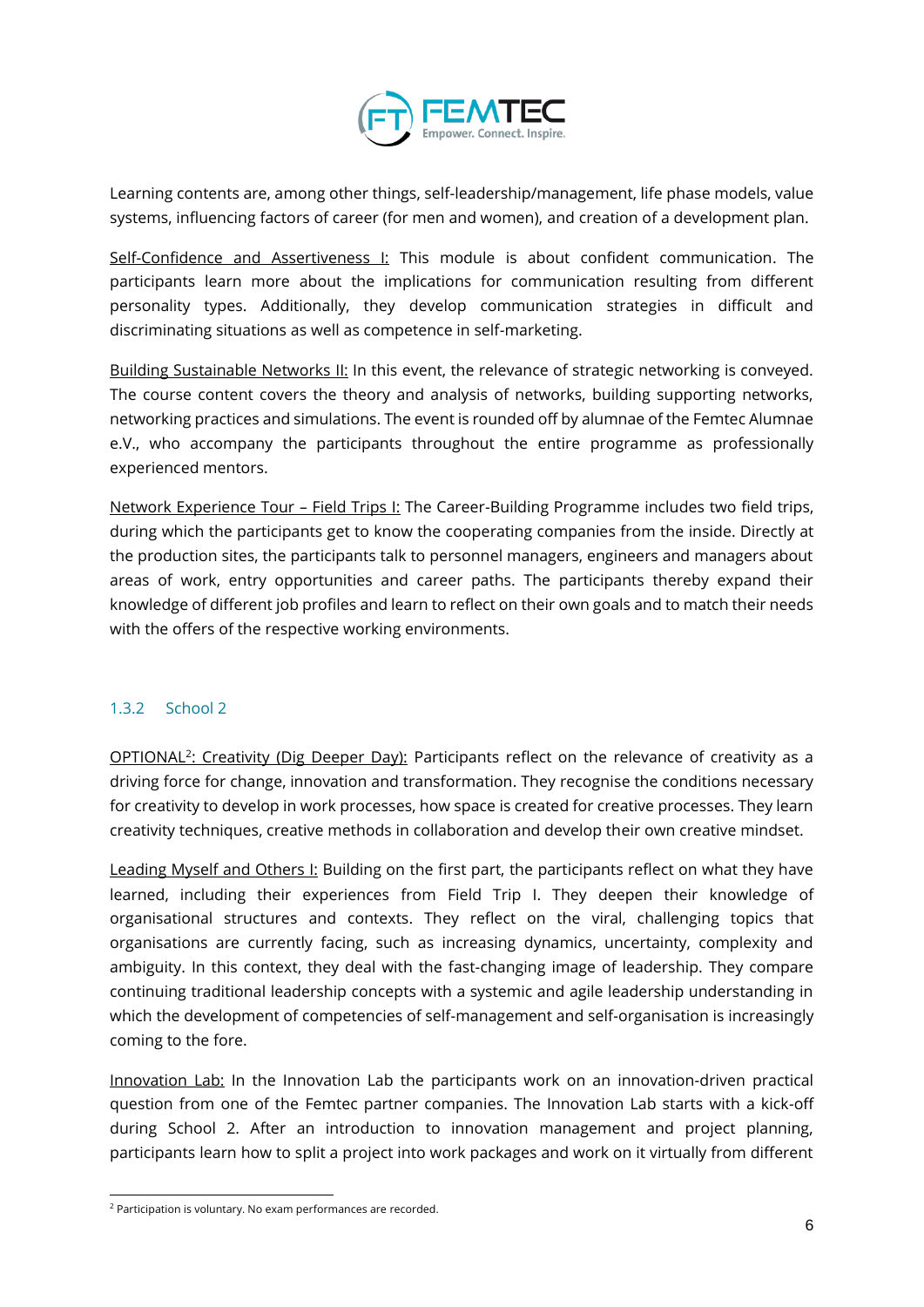

locations. In the time between School 2 and 3, the participants will mainly work together virtually according to the defined project plan. In a midterm presentation at the company the first results will be presented, and the next steps of the project will be discussed. After about four months, the results will be presented to the company and finally discussed.

Leading Myself and Others II (Self-care): The aim of this event is to strengthen self-regulation as a key competence in order to be able to meet multiple demands such as high speed, the pressure to innovate, one's own high-performance requirements, while remaining mentally and physically healthy.

Network Experience Tour - Field Trips II: On the second field trip, the scholarship holders get to know the cooperating companies from the inside. Directly at the production sites, the participants talk to personnel managers, engineers and managers about areas of work, entry opportunities and career paths. The participants thereby expand their knowledge of different job profiles and learn to reflect on their own goals and to match their needs with the offers of the respective working environments.

Meet the Partners - Femtec Network Meets: In this event, important skills are taught on the topic of career entry, career development and general social skills for starting a career. The event is divided into two blocks consisting of practical exchange with companies as a contact opportunity, and workshops with content input. Since the content is presented in a practice-oriented manner by partner companies and universities, a high level of knowledge transfer is created for individual development.

#### <span id="page-6-0"></span>1.3.3 School 3

OPTIONAL<sup>3</sup>: Career-Building III (Contracting): The participants are taught basic knowledge to recognise and question legal framework conditions when concluding contracts. In addition to the specific issues of contracts, the relevant general legal regulations are also recognised, especially regarding the effectiveness of typical contractual clauses as well as regulations of compliance. Furthermore, the course provides an overview of patent proceedings including the law of employee invention. Since labour law and contract law are nationally very different, participation is optional. The event will take place online in the run-up to the 3rd School.

OPTIONAL<sup>4</sup>: Leading Myself and Others III: In order to strengthen self-leadership skills, this event teaches important methods for collegial supervision and for organising professional or peer-topeer exchange. The participants also experience the support of their personal network and can thus strengthen it after the completion of the Femtec programme.

<sup>3</sup> Participation is voluntary. No exam performances are collected.

<sup>4</sup> Participation is voluntary. No exam performances are collected.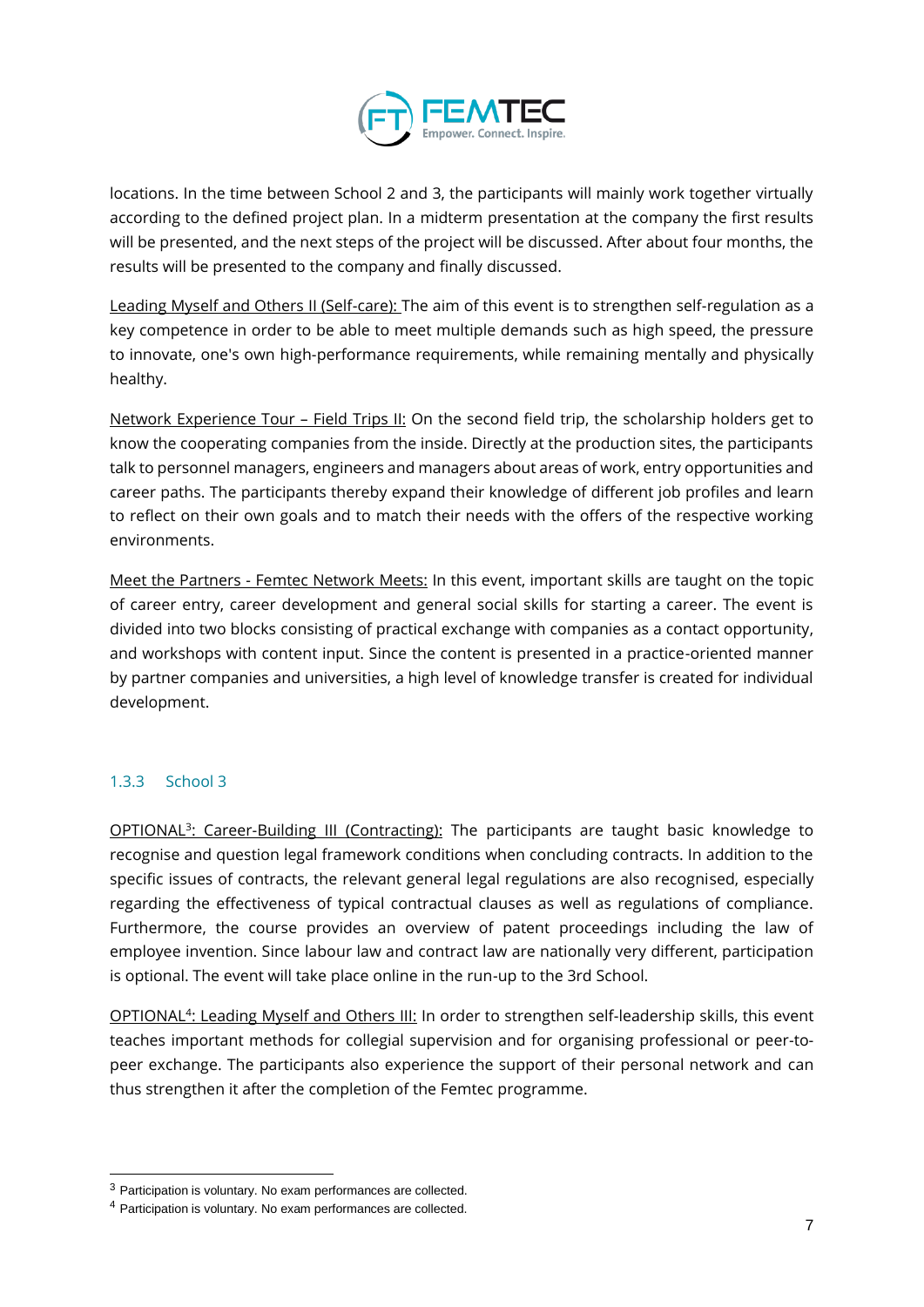

Career-Building IV (Negotiation): This event focuses on processes, strategies and problems in negotiation. Participants will be sensitised to gender differences in negotiation and gender bias in the perception of the negotiating partner. They learn negotiation techniques by working on case studies, re-enacting and analysing critical scenes in video recordings and discussing strategies and options in salary negotiations.

Self-Confidence and Assertiveness II: The participants improve their skills in professional demeanour. They reflect situation-appropriate and authentic behaviour. In practical exercises and video recordings, they learn how to relate body, voice and posture congruently and thus perform convincingly and consciously as well as perceive non-verbal and verbal communication. They gain sovereignty in their demeanour by openly confronting their own mistakes. On the basis of their own experiences, they analyse the possibilities of learning and development inherent in situations of failure. By describing these opportunities, they develop resilience for future challenges.

Leading Myself and Others IV: This fourth event focuses on the importance of self-leadership for leadership actions or the steering of other people by aligning self-perception with the perception of others. The participants explore their behaviour on different levels: personal assumptions, beliefs, images, value concepts and goals, their work style, and the handling of time and rules. They analyse the roles they play in different contexts and learn expectation management methods, also in intercultural contexts. They discover cultural differences in professional cooperation. The participants reflect on the different dimensions of leadership.

Career-Building V: This event rounds off the development process and heralds the first step towards a career start: In a differentiated review, participants look back at their initial situation, reflect on differences and changes and describe their personal learning curve. They can name their goal and know how to get there, and they have tools at their disposal for shaping their first 100 days on the job.

Meet the Partners: Femtec Network Meets (incl. Matching): At the end of the 3rd School, matching interviews between the participants and personnel managers of the partner companies take place during the Meet the Partners event day. The goal is to conduct initial career entry interviews, simulate job situations and discuss questions regarding entry opportunities with the company representatives. If, in the course of the 3rd School, matching does not yet prove to be meaningful due to the progress of the studies, up to two matching interviews can take place within a period of up to two years after completion of the programme.

#### <span id="page-7-0"></span>1.3.4 Voluntary offers

Coaching: In addition to the before mentioned Workshops, each scholarship holder is entitled to an introductory consultation from Femtec GmbH. She must actively take care of scheduling.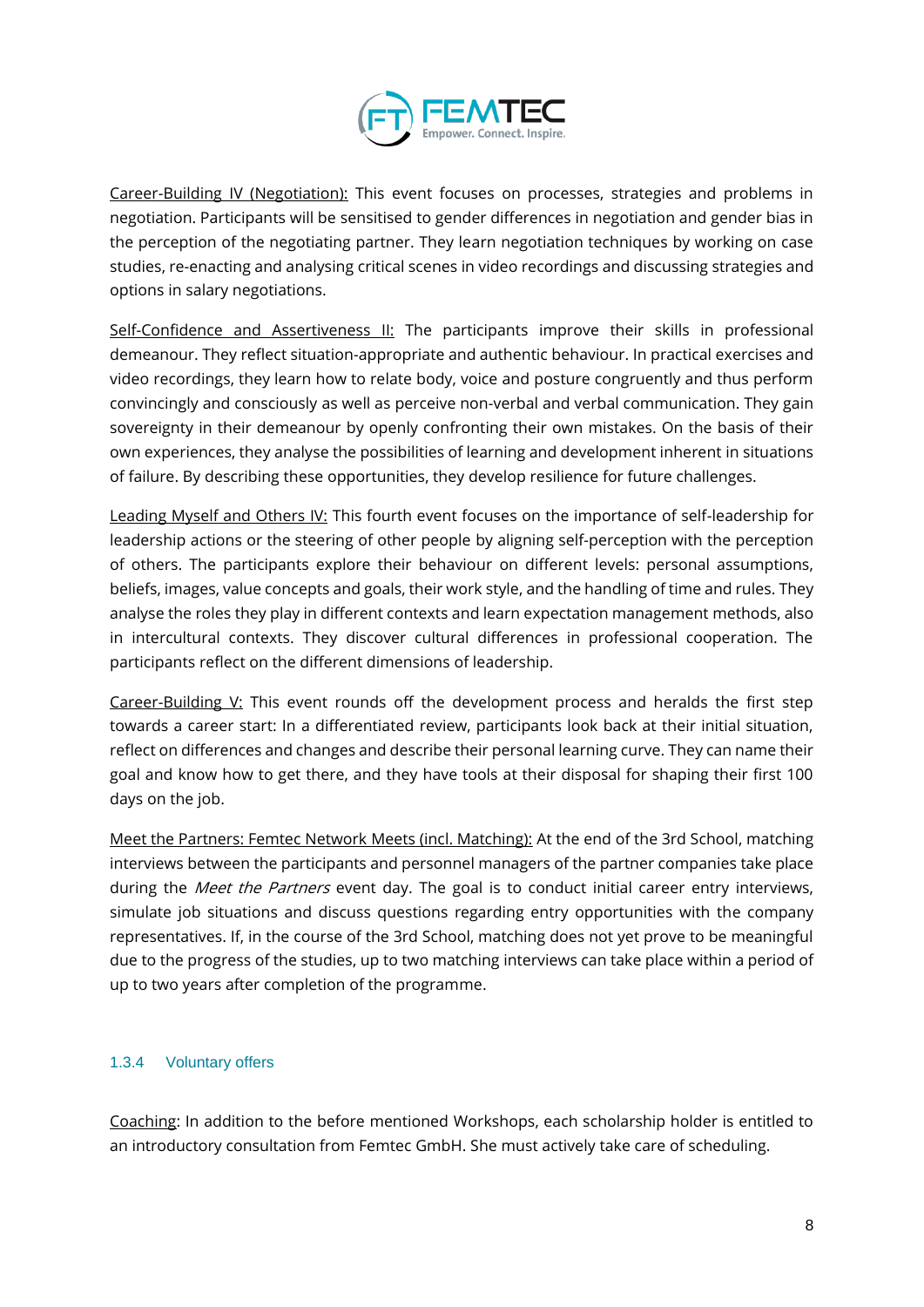

### <span id="page-8-0"></span>2 Approval

The application for the programme is done online on the homepage of Femtec GmbH [\(https://www.femtec.org/en/programmes/career-building-programme/application/\)](https://www.femtec.org/en/programmes/career-building-programme/application/). The application phase is October/November of the previous year for the winter school and March / April of the same year for the summer school and September / October for the following winter school. Specific dates can be found on the homepage of Femtec GmbH under Career-Building Programme [\(https://www.femtec.org/en/programmes/career-building-programme/](https://www.femtec.org/en/programmes/career-building-programme/)).

#### <span id="page-8-1"></span>2.1 Access requirements

The study-accompanying Career-Building Programme is aimed exclusively at female students who are studying at Femtec's partner universities in the STEM field (a detailed list of subjects can be found at [\(https://www.femtec.org/en/programmes/career-building-programme/\)](https://www.femtec.org/en/programmes/career-building-programme/).

The applicant should be in a Master's programme approximately 1.5 years prior to her graduation. For students of diploma programmes, the pre-diploma should have been successfully completed and the student should be in the last year of her diploma programme.

A further requirement for admission to the programme is proof of English language skills at B2 level.

#### <span id="page-8-2"></span>2.2 Admission requirements

An integral part of the programme, which is aimed at young female specialists and managers, is the excellence-oriented selection process. A standardised selection process (assessment center) developed by Femtec GmbH was tested, evaluated and optimised for the selection of female scholarship holders. Applicants for the Career-Building Programme are selected in a two-stage process (pre-selection and assessment center).

#### <span id="page-8-3"></span>2.2.1 Preselection

On the basis of the answers to the CV and motivation questions included in the online application procedure, a pre-selection is made for the programme using pre-established criteria.

The selection criteria include, among others, affiliation with one of Femtec's partner universities, study in one of the target subjects, number of semesters, above-average high school diploma grade, above-average grades in the course of study, above-average undergraduate grades in the case of diploma courses, motivation to participate (will be assessed in the form of a video pitch),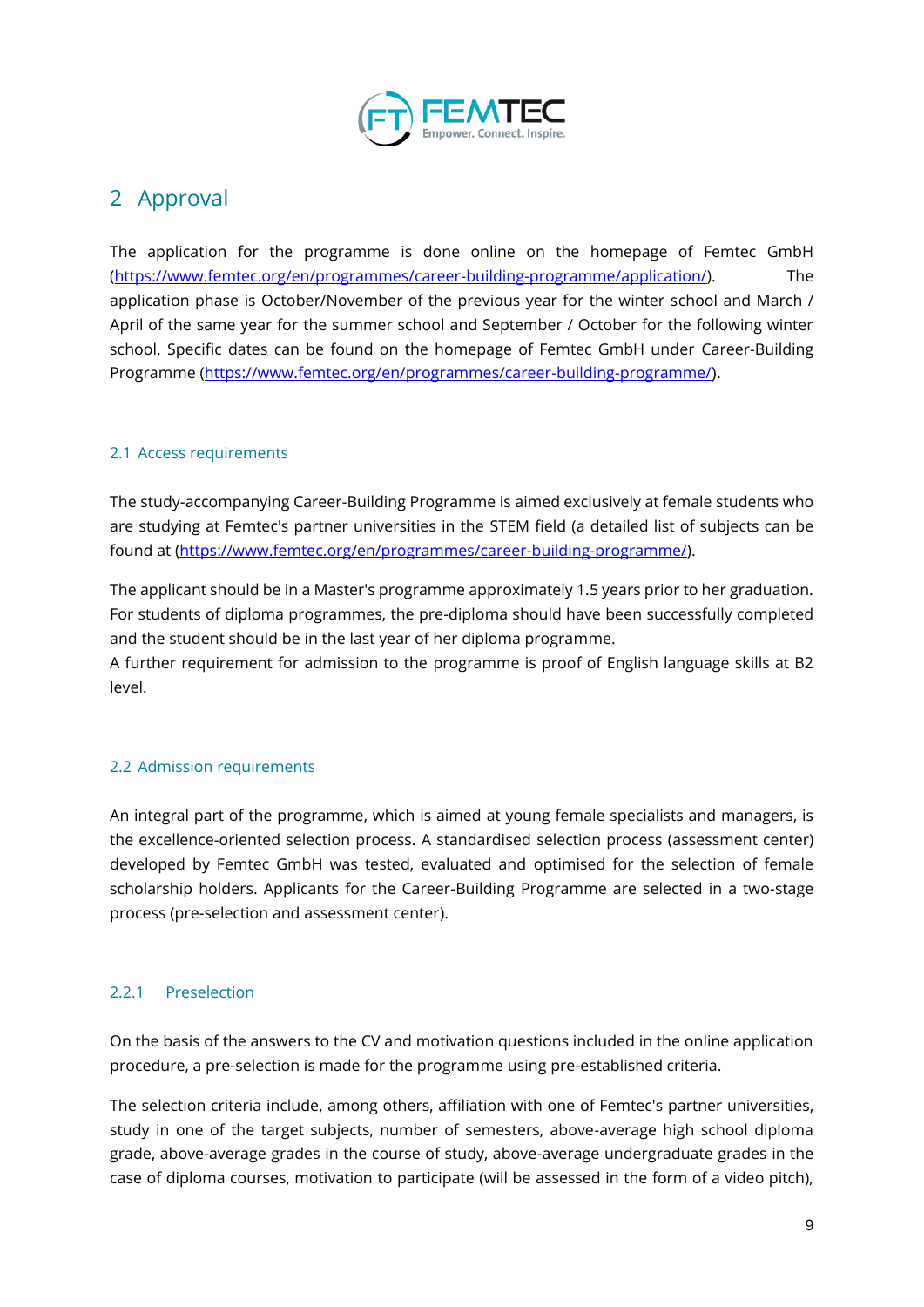

international and practical experience, and commitment to non-university activities. These criteria are reviewed annually and adjusted if necessary.

The online applications are reviewed by the individual partner universities. A list of candidates is then drawn up and invited to the assessment center.

#### <span id="page-9-0"></span>2.2.2 Standardised Assessment Center

A one-day selection procedure in the form of an assessment center is set up for each university location. The aim is to determine the extent to which a) the competence of the respective student matches the Career-Building Programme with its objective of promoting the next generation of female talents and leaders; and b) the programme is suitable for individual career planning and development of the student. The observers at the assessment center are representatives of the partner universities and companies. Femtec GmbH leads and controls this process. During the exercises of the assessment center, the competencies of the applicants are assessed through structured observation.

The constructs were adapted to the changing challenges and competence requirements in the digitalized world:

- Cooperation skills
- Innovation competence
- Result-oriented action
- Self-reflection
- Flexibility & willingness to learn
- Motivation to create & leadership ambition
- Resilience & inner stability

On the basis of a standardised survey, filled in by the observers, the candidates' AC results are summarised into a common assessment. All candidates receive feedback from an observer. The above-mentioned constructs are also disclosed.

Candidates are informed, at the latest, on the day after the AC whether they have passed or failed. If all ACs have been carried out, the most suitable candidates will receive a confirmation that they will be accepted into the Career-Building Programme.

#### <span id="page-9-1"></span>2.3 Legal relationship

Participation in the Career-Building Programme is free of charge for the selected students and is considered a scholarship. The scholarship holders are only responsible for the costs of travel to and from the trainings and field trips and for accommodation during the schools in Berlin. After passing the pre-selection and with confirmation of acceptance into the Career-Building Programme, the students will receive a "Welcome Kit" with comprehensive information about the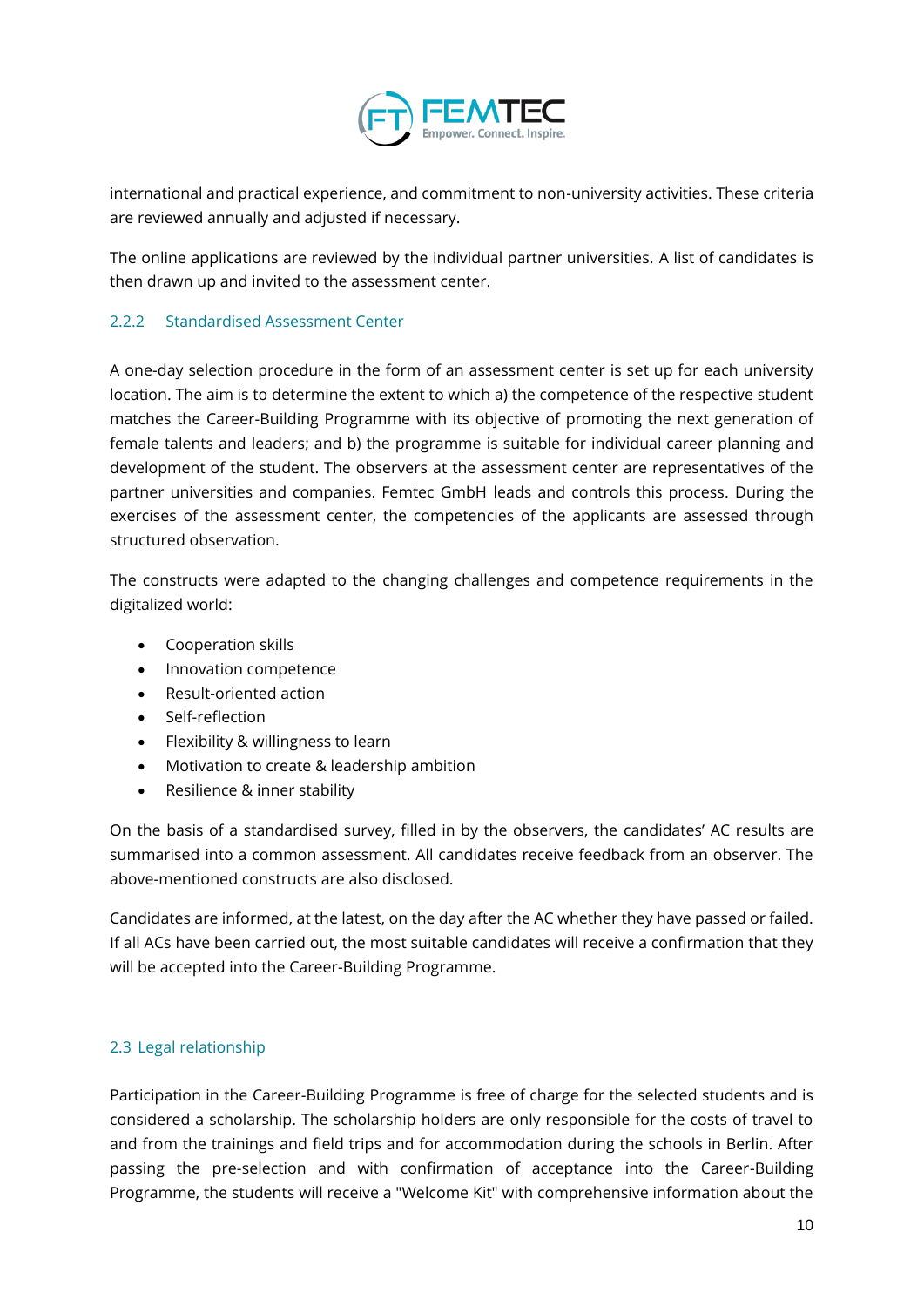

Career-Building Programme and access to the online platform. In addition, the "Conditions of Participation for the Career-Building Programme and membership in the Femtec Network" must be read, filled in and agreed to before the programme starts.

This document regulates the rights and obligations of the network partners and how they interact with each other.

Participation in the Femtec Career-Building Programme provides access to the Femtec Network. The "Femtec Network" refers to the network consisting of the active scholarship holders of the Career-Building Programme, the former scholarship holders (alumnae) and the contractually bound cooperation partners (companies, research institutes and universities) of Femtec GmbH. Cooperation partners fund the programme and the services of the network with a considerable financial and personnel expenditure.

By becoming a member of the Femtec Network or by participating in the Femtec Career-Building Programme, the scholarship holder commits to the following general conditions of participation:

- Participation in the Schools and Special Formats:
	- o The participation in the first School is mandatory and cannot be postponed.
	- o Absence
		- It is possible to postpone the second or third school in the event of nonparticipation for a valid reason (illness, examination, study or work-related stay abroad). In this case, oral and written cancellation and explanation will be given as early as possible and unrequested by the scholarship holder, but no later than the dates stated in each case. Corresponding evidence, e.g. confirmation of internships abroad, must be submitted to Femtec.
		- It is only possible to postpone schools a maximum of two times.
		- In the case of a two days' absence with a doctor's certificate or two full exam days (morning to evening, upon presentation of proof), the attendance is counted as 60%, thus the requirement for this module is fulfilled<sup>5</sup>, provided that only one module component is affected by absence<sup>6</sup>.
		- From the third day of absence within one school, the school must be made up in full. A change of course is then automatic.
		- **•** In the case of excused absence in the event of illness or examination dates, the self-study hours will nevertheless be credited. The contents of the course must be worked through independently. The materials are provided by the coaches/Femtec.
	- $\circ$  Participation in Innovation Lab: successful participation in Innovation Lab in the 2nd school is a prerequisite for receiving a certificate. Prerequisites for successful participation are: full attendance at the kick-off event in Berlin and, the midterm and final presentations at the companies on site. Active participation is required

<sup>5</sup> See 3.3 for further information on successful participation

<sup>6</sup> E.g. in module A / Career Development, one component would be Career-Building I.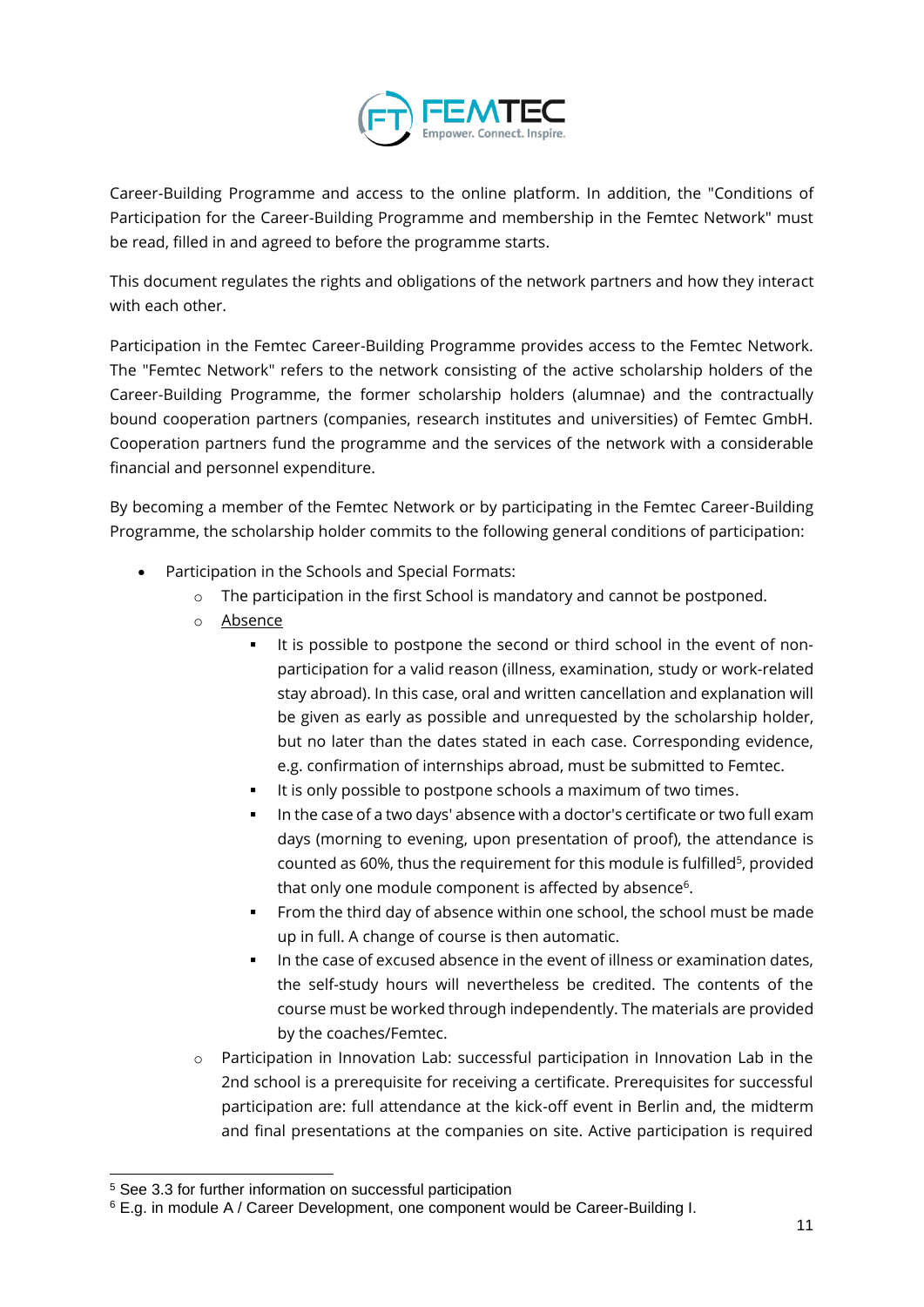

for all of them and is followed up and documented by the project coaches. The project coaches and the project team decide on the successful participation at the end of the project.

- o Participation in field trips: the personal registration for the field trips is considered binding. If the scholarship holder cancels an entire field trip or individual days after the registration deadline, Femtec GmbH will charge a cancellation fee of 75€. This applies only in case of field trips on-site, not for virtual field trips. This does not apply in cases of illness, if a medical certificate is presented. From the 2nd day of absence, a field trip must be made up in full.
- o Enrollment at university:
	- **.** The scholarship holder must be enrolled at one of the Femtec partner universities.
	- A change of university to a university that is not part of the Femtec Network will result in the exclusion from the Career-Building Programme.
- Participation in the evaluations and surveys for scientific monitoring and programme optimisation: the evaluations are anonymous and will be continued with all former scholarship holders even after the end of the programme.
- After successful participation in the Career-Building Programme, willingness to become involved at least once in the Career-Building Programme as Big Sister and role model for the new scholarship holders.
- Transmission and constant updating of a defined set of training, study and job-related personal data in the digital platform of Femtec GmbH: the storage and processing of personal data is carried out in accordance with the Femtec GmbH data protection declaration.
- Observance of the netiquette (rules of conduct) in dealing with the online platform of Femtec GmbH.
- Confidential handling of the personal data of other scholarship holders.
- Failure to pass on personal data for advertising and recruiting purposes to institutions and persons who are not part of the Femtec Network.

Violation of the above conditions of participation may result in exclusion from the Career-Building Programme and the Femtec Network. Femtec GmbH will decide on this on a case-by-case basis if there is an appropriate reason.

The following are possible reasons for a programme exclusion:

- Unexcused absence from a school or interruption of the Career-Building Programme for a period of more than two schools in total.
- Failure to respect the privacy and/or misuse of Femtec Network internal information, in particular the transfer of personal data to non-members of the Network for advertising and recruiting purposes.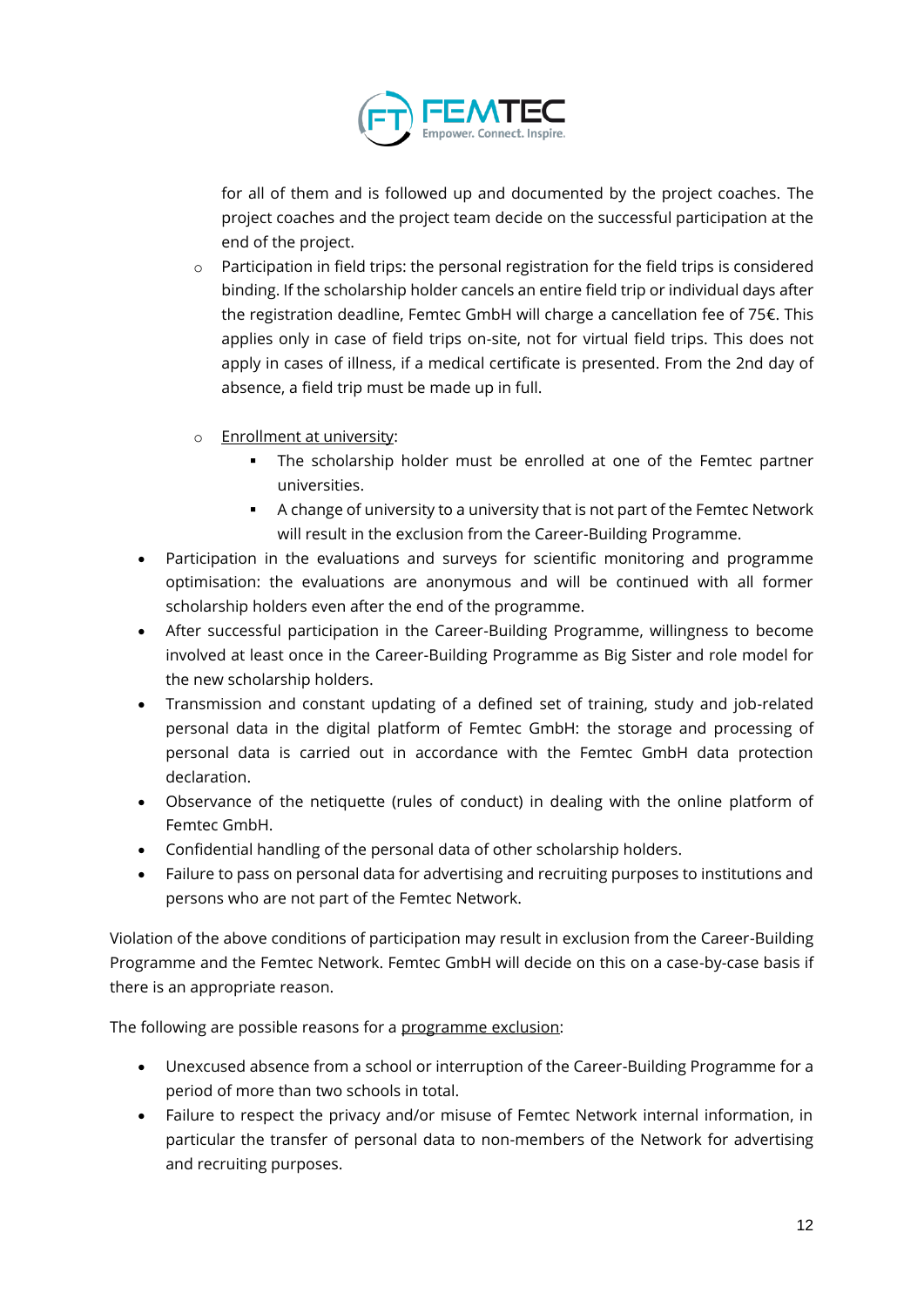

- Inadequate appearance in the network and inappropriate treatment of the players in the Femtec Network, such as representatives of the cooperation partners, Femtec employees, Femtec scholarship holders and alumnae.
- Transfer from a partner university to a college outside the network or dropping out of a course of study.

### <span id="page-12-0"></span>3 Request and performance of tests

#### <span id="page-12-1"></span>3.1 Purpose of the tests

The exams to be taken during the programme serve to determine whether the scholarship holder has successfully completed all modules of the Career-Building Programme and acquired the required skills. At the end of the programme, successful scholarship holders receive a Diploma Supplement, which is signed by the management of Femtec GmbH. This Diploma Supplement only includes modules that have actually been completed and passed. In addition, a qualified certificate will only be issued if all credit points (16) are achieved. The certificate is co-signed by the Rectorate or Presidential Board of the respective university.

#### <span id="page-12-2"></span>3.2 Examination forms

As a rule, no grades are given in the programme, but rather qualified feedback on work results from teachers, the learning group and participating company representatives is the main focus<sup>7</sup>. The type of examination chosen have been adapted to this concept and consist of short impulses, problem-solving tasks, presentations and demonstrations, collective casework/group work and discussions.

Activating forms of teaching are used which are methodically adapted to the requirements of professional practice and which promote the personality development and professional competence of the scholarship holders. This includes project and group work as well as problemoriented and case study-based learning and role plays. In the virtual project collaboration within the Innovation Labs, the scholarship holders demonstrate their ability to learn in a mediasupported and web-based way. Central technical literature is specified in each module by the responsible lecturer. All modules contain scientifically based theory blocks.

<sup>&</sup>lt;sup>7</sup> Since the ability to give and accept constructive feedback is of central importance for the professional and personal development of the scholarship holders, feedback is not only the predominant instrument for monitoring learning success, but also an explicit training component that occupies a large part of the programme and is consciously promoted by Femtec.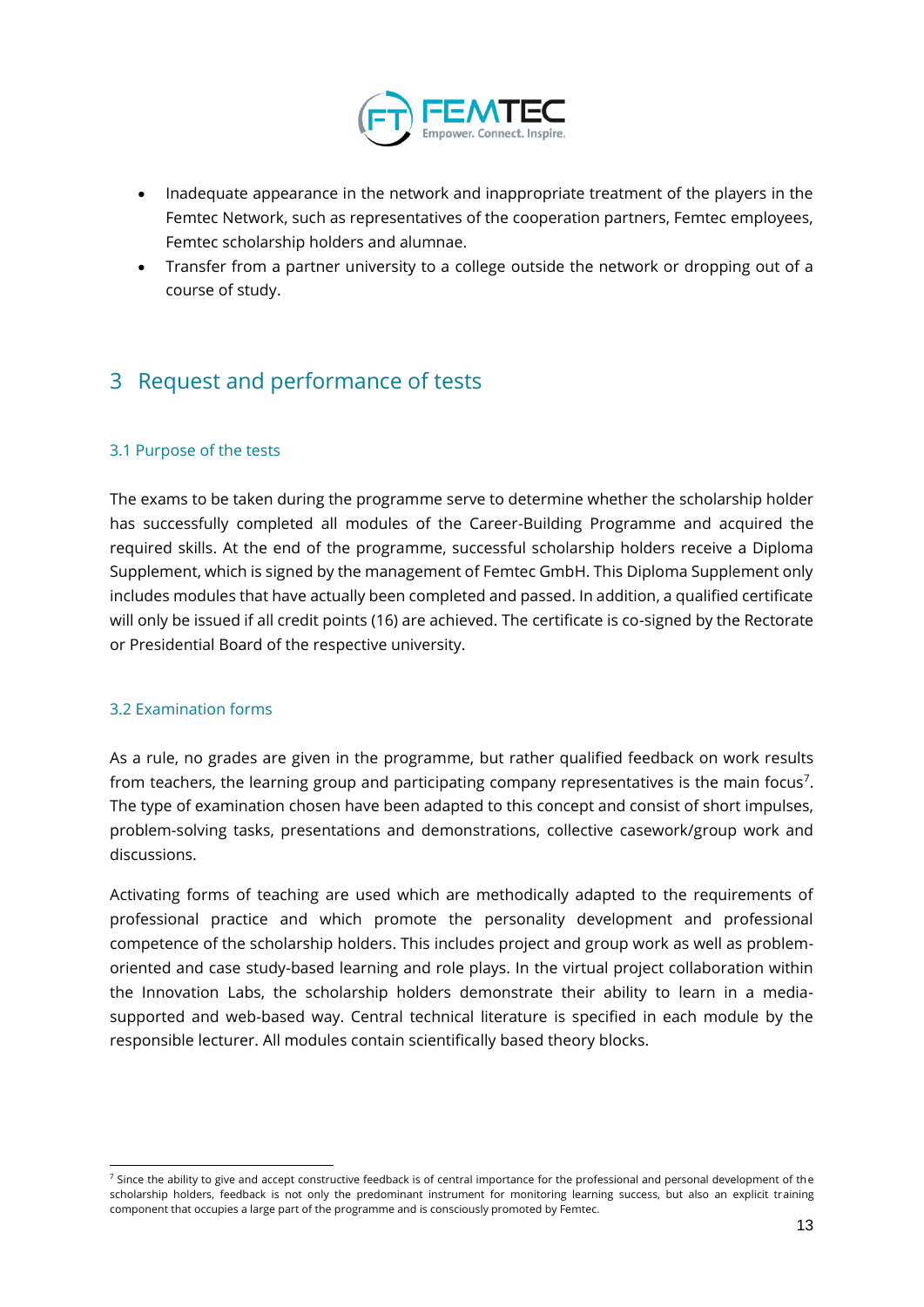

#### <span id="page-13-0"></span>3.3 Determining successful participation in the Career-Building Programme

The personal participation in an in-class workshop is controlled by personally signing the list of scholarship holders present at the in-class workshops. The list of every workshop and event must be signed. Trainers observe the scholarship holders and give them qualified feedback personally during the events.

Lecturers or trainers decide whether a scholarship holder has successfully completed the module based on the scholarship holder's examination results (e.g. presentations, group work).

In addition to attendance, the evaluation criteria include active participation of the scholarship holder during the courses and successful completion of the examination tasks. To successfully complete the module, all criteria must be met. This is stored in the profile of the respective scholarship holder, so that the scholarship holder can see after the completion of each course whether it was successfully completed.

| To pass the programme and to receive 16 credits and thus a qualified certificate, there must be |
|-------------------------------------------------------------------------------------------------|
| 80% attendance in the overall curriculum, with individual module components requiring at least  |
| 60% attendance.                                                                                 |
|                                                                                                 |

|                                   | <b>Successful</b><br>completion       | <b>Unsuccessful completion</b>           |
|-----------------------------------|---------------------------------------|------------------------------------------|
| <b>Attendance</b>                 | 224 hours (100%) -<br>179 hours (80%) | participation less than 179 hours (80%)  |
| Module $A^8$ :                    | 68 hours (100%) -                     | participation less than 54,4 hours (60%) |
| <b>Career Development</b>         | 54,4 hours (60%)                      |                                          |
| <b>Module B:</b>                  | 60 hours (100%) -                     | participation less than 36 hours (60%)   |
| <b>Innovation and Co-Creation</b> | 36 hours (60%)                        |                                          |
| Module C:                         | 96 hours (100%) -                     | participation less than 57,6 hours (60%) |
| <b>Building Networks</b>          | 57,6 hours (60%)                      |                                          |

Scholarship holders who do not receive a qualified certificate will be issued a Diploma Supplement, which shows which modules and courses were completed with what degree of success.

Courses that have not been completed can be made up for. Making up events is only possible in the case of excused absence for a valid reason (illness, examination, study or work-related stay abroad) and if the school plan allows it. This may result in a change of course and it must be decided individually whether the entire school or only one course must be made up for.

In the case of two days' excused absence (with a doctor's certificate or two full exam days), the 60% rule is considered to be fulfilled, provided that only one module component is affected by absence.

<sup>&</sup>lt;sup>8</sup> Credits for interdisciplinary qualifications can be acquired through the Career Building Programme. These credit points are recognized by the respective university at which the scholarship holder is enrolled.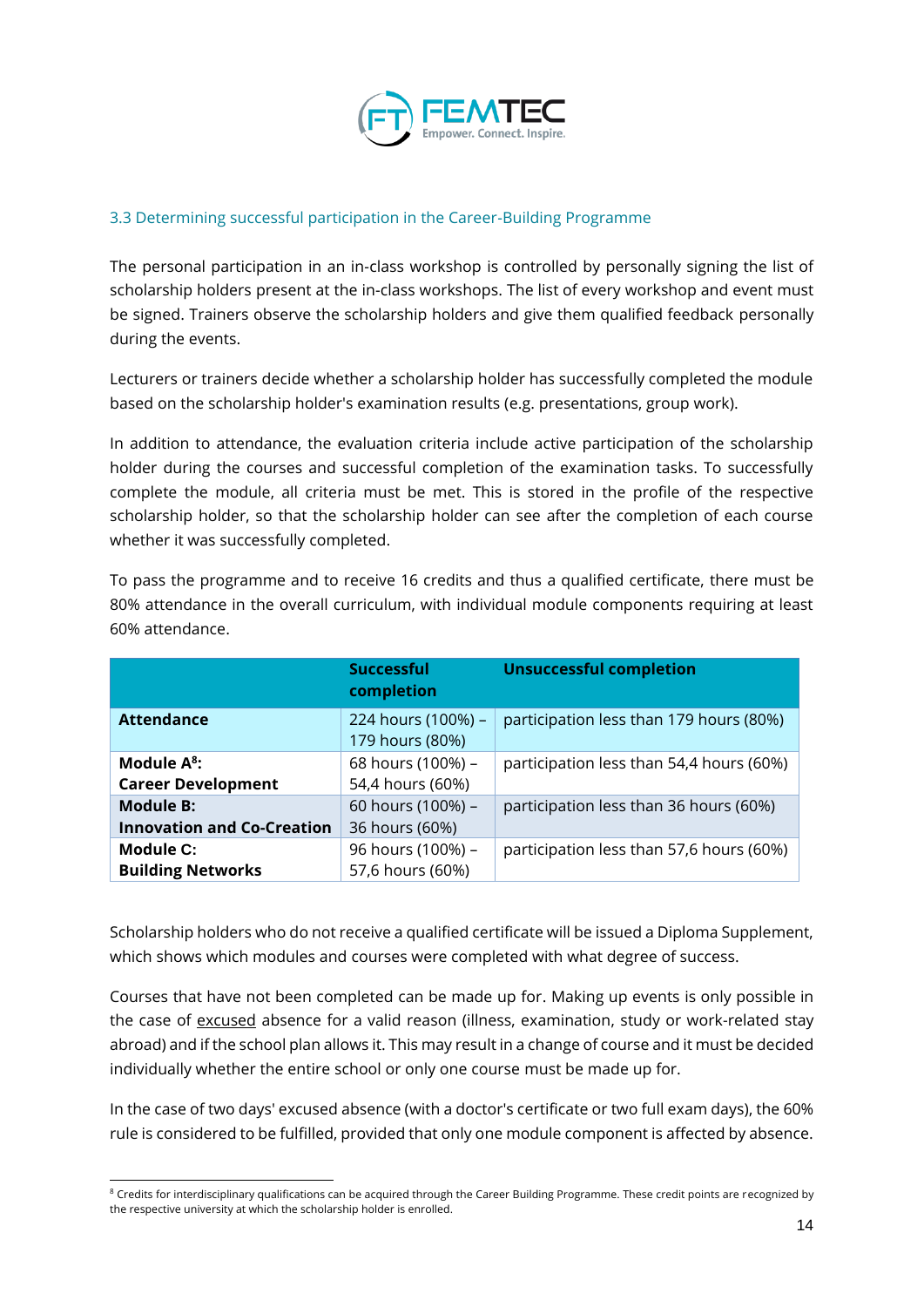

From the third day of absence, a school must be made up in full.

In the case of excused absence in the event of illness or examination dates, the self-study hours will nevertheless be credited. The contents of the course must be worked through independently. The materials are provided by the coaches/Femtec.

In case of unexcused absence, it is not possible to make up for missed courses. Any unexcused absence will result in the deduction of credit points for the respective courses. The amount of credit points to be deducted depends on the number of missed hours.

### <span id="page-14-0"></span>4 Module list

The modules are composed as follows:

#### **Module A: Career Development**

Module A comprises three sub-modules:

- A.1 Career-Building Included courses:
	- o A.1.1 Career-Building I (orientation and starting position)
	- o A.1.2 Career-Building II (values and objectives)
	- o OPTIONAL: A.1.3 Career-Building III (contracting)
	- o A.1.4 Career-Building IV (negotiation)
	- o A.1.5 Career-Building V (review and further steps)
- A.2 Self-Confidence and Assertiveness Included courses:
	- o A.2.1 Self-Confidence and Assertiveness I (interacting with people)
	- o A.2.2 Self-Confidence and Assertiveness II (communication, self-presentation, learning from failures)
- A.3 Leading Myself and Others Included courses:
	- o A.3.1 Leading Myself and Others I (corporate cultures, new leadership, leading others)
	- o A.3.2 Leading Myself and Others II (self-care)
	- o OPTIONAL: A.3.3 Leading Myself and Others III (peer-to-peer-learning)
	- o A.3.4 Leading Myself and Others IV (self-reflexion of roles, expectations, values)

#### **Module B: Innovation and Co-Creation**

Included courses: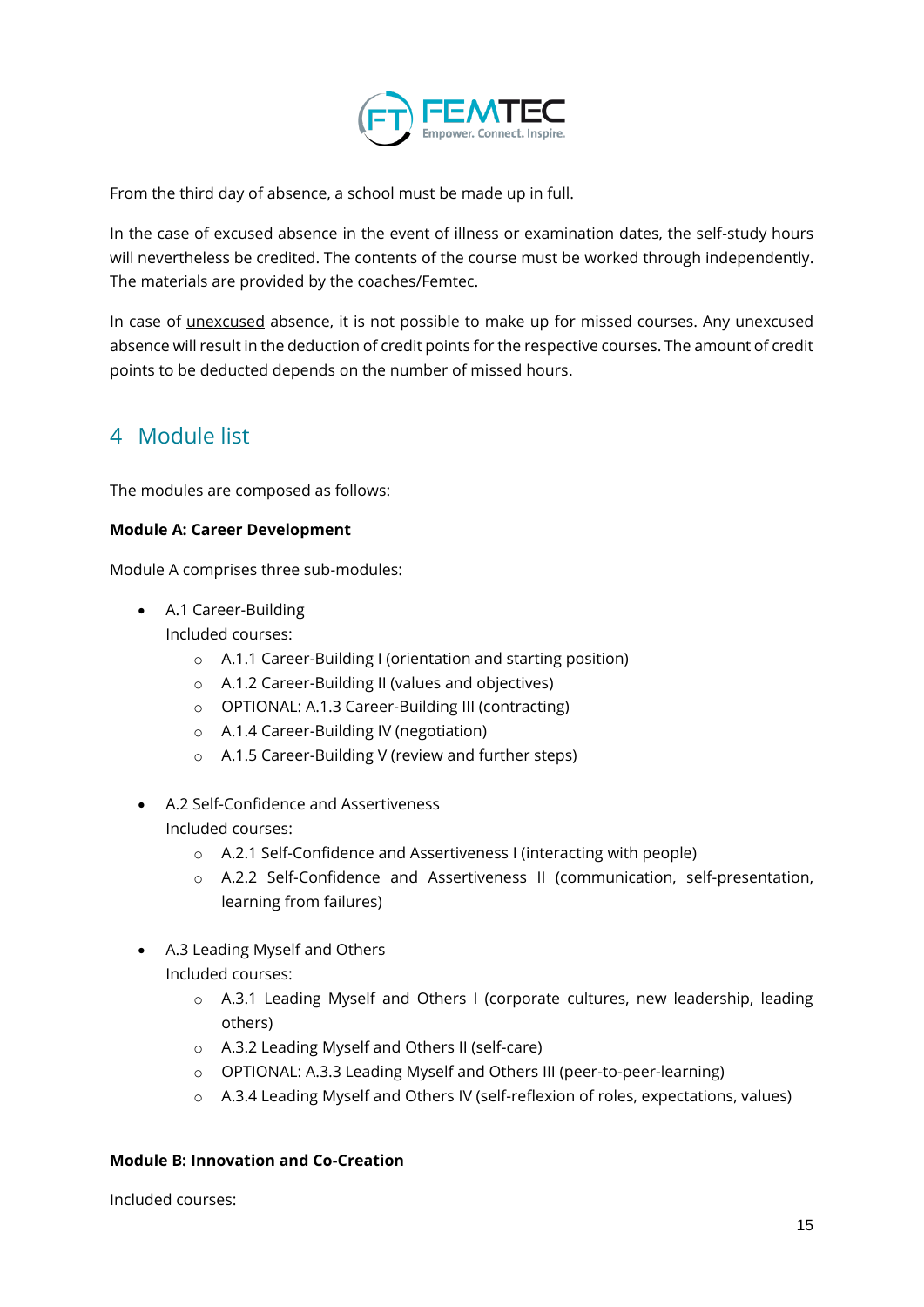

- B.1 Innovation Lab with kick-off, midterm and final presentation, remote work
- OPTIONAL: B.2 Creativity

#### **Module C: Building Networks**

Module C comprises three sub-modules:

- C.1 Building Sustainable Networks Included courses:
	- o C.1.1 Building Sustainable Networks I (welcome day and introduction to the programme and network)
	- o C.1.2 Building Sustainable Networks II (networking as a resource)
- C.2 Meet the Partners: Femtec Network Meets Included courses:
	- o Meet the Partners: Femtec Network Meets I + II (incl. Matching)
- C.3 Network Experience Tour: Field trips Included courses:
	- o Network Experience Tour: Field trips I + II